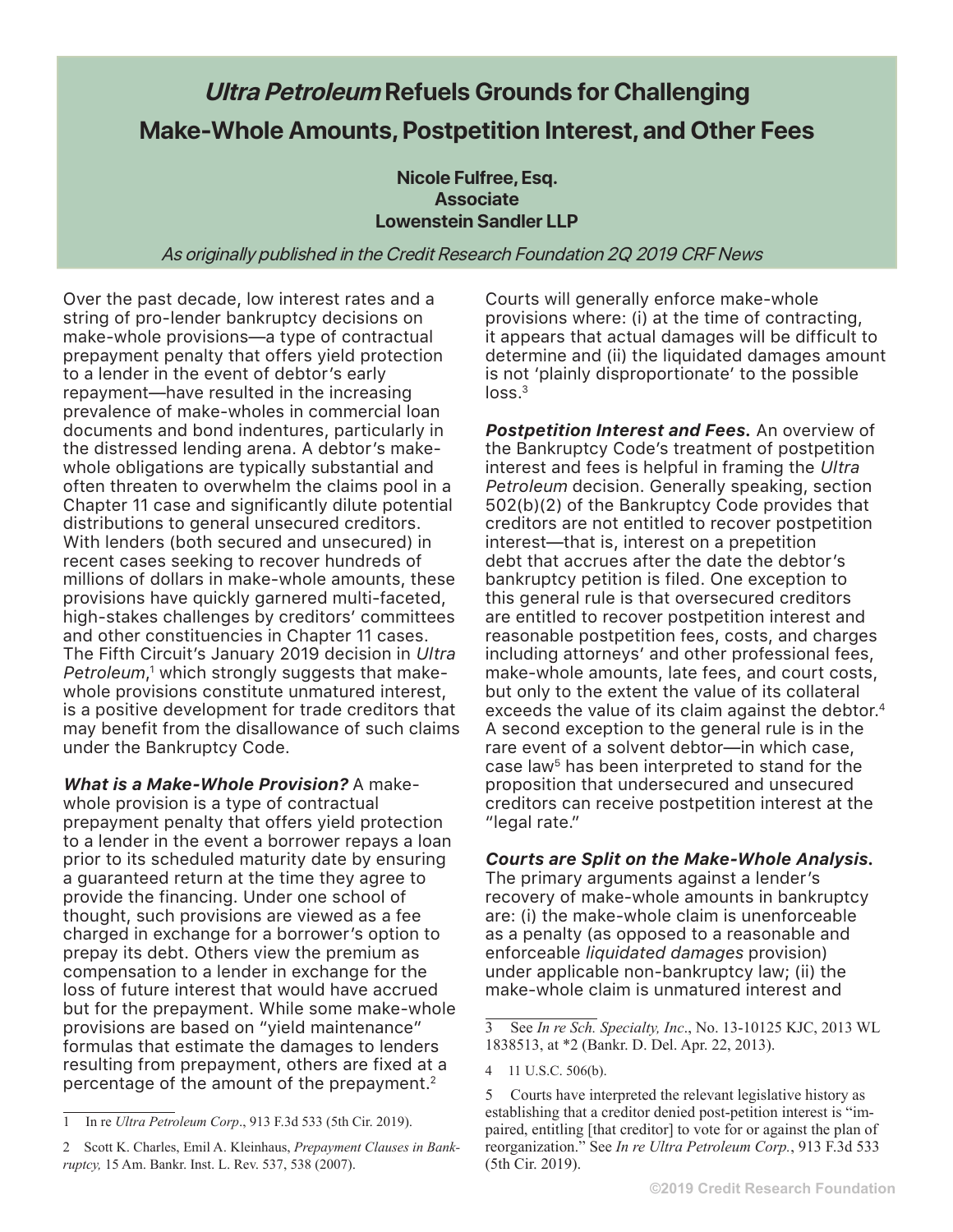therefore disallowed under section 502(b)(2) of the Bankruptcy Code; and (iii) with respect to secured claims, the make-whole provision is not reasonable under section 506(b) of the Bankruptcy Code.

Prior to *Ultra Petroleum<sup>6</sup>*, the circuit courts that addressed a lender's ability to recover makewhole amounts from a debtor had focused on the provision's enforceability under applicable *non-bankruptcy law7* , creating a split between the Second and Third Circuits on whether the automatic acceleration of debt caused by a bankruptcy filing triggers payment of a makewhole. Significantly, however, neither court had directly addressed whether a make-whole<sup>8</sup> provision could be disallowed pursuant to the *Bankruptcy Code*.

Most cases to consider this precise issue have concluded that claims based on make-whole provisions are not claims for unmatured interest. The majority decisions that reach this conclusion generally reason that "[p]repayment amounts, although often computed as being interest that would have been received through the life of the loan, do not constitute unmatured interest because they fully mature pursuant to the provisions of the contract."9

A small minority of bankruptcy courts, on the other hand, have held that make-whole claims are unmatured interest because they generally seek to compensate a lender for future interest

8 In *In re MPM Silicones, L.L.C*., 874 F.3d 787, 803 (2d Cir. 2017) the Second Circuit held that the make-whole clause was not triggered because, among other things, the redemption provision, which contemplated optional redemption and payment required by operation of an automatic acceleration clause was not an optional redemption. *Momentive* is directly at odds with the Third Circuit's decision in *In re Energy Future Holdings Corp.*, 842 F.3d 247 (3d Cir. 2016), which addressed a redemption provision substantially similar to that in *Momentive*. The Third Circuit held that the make-whole claim was triggered under the indenture and state law, reasoning that the redemption was optional notwithstanding the automatic acceleration because the debtors had the option to reinstate the accelerated notes' original maturity date, yet chose to refinance the notes.

9 *In re Outdoor Sports Headquarters, Inc.*, 161 B.R. 414, 424 (Bankr. S.D. Ohio 1993); In re Skyler Ridge, 80 B.R. 500, 508 (Bankr. C.D. Cal. 1987); In re 360 Inns. Ltd., 76 B.R. 573, 576 (Bankr. N.D. Tex. 1987).

payments due to early repayment of debt.10 Significantly, in *Ultra Petroleum*, the Fifth Circuit sided with this minority, finding that section 502(b)(2) disallows any claim that is the economic equivalent of unmatured interest. The court reasoned that Fifth Circuit precedent advocates a form over substance analysis of "unmatured interest" by looking to economic realities as opposed to trivial formalities, and found that the purpose of a make-whole provision is to compensate a lender for lost interest.11 The Fifth Circuit explicitly noted that the acceleration clause in the note agreement was an unenforceable *ipso facto* clause, in that it tied acceleration to the debtor's decision to file a bankruptcy petition. Thus, the *Ultra Petroleum* ruling legitimizes arguments for the per se disallowance of make-whole claims under the Bankruptcy Code, and will have considerable impact on the allowability of a lender's makewhole claim in courts within the Fifth Circuit.

*Postpetition Fees.* In addition to its make-whole analysis, the *Ultra Petroleum* Court addressed the unsecured lender's entitlement to postpetition interest. The parties in *Ultra Petroleum* had agreed that the creditors were entitled to postpetition interest under the solvent debtor exception, but had not agreed on the applicable rate of interest.<sup>12</sup> Moreover, in the context of the solvent debtor exception, courts are split over the meaning of the "legal rate", with some courts applying the federal judgment rate fixed by statute, $13$  and others applying the contract rate

<sup>6</sup> *In re Ultra Petroleum Corp.*, 913 F.3d 533 (5th Cir. 2019).

<sup>7</sup> Notably, a claim against a debtor will be allowed unless it falls within one of the nine enumerated exceptions under section 502(b). When such an objection is asserted, a claim will be allowed, except to the extent that such claim is unenforceable against the debtor and property of the debtor, under any agreement. 11 U.S.C. § 502(b)(1).

<sup>10</sup> *In re Ridgewood Apartments* of DeKalb Cnty., *Ltd*., 174 B.R. 712, 720 (Bankr. S.D. Ohio 1994) ("Absent actual prepayment by the Debtor, [the lender's] claim for a prepayment penalty could be no more than a contingent liability. Further, because the contingent claim is for interest which is not yet due at the time the bankruptcy was filed (because prepayment had not occurred), it would not be allowed to an undersecured creditor [under 11 U.S.C. § 502(b) (2) ].")

<sup>11</sup> *In re Ultra Petroleum Corp*., 913 F.3d 533, 547 (5th Cir. 2019).

<sup>12</sup> Under facts that the Fifth Circuit described as anomalous, oil prices rose during the bankruptcy proceedings. "Crude oil approached \$80 per barrel, and the Petroleum companies became solvent again. So, the debtors proposed a rare creature in bankruptcy—a reorganization plan that (they said) would compensate the creditors in full." *Id*. at 538.

<sup>13</sup> *See Onink v. Cardelucci (In re Cardelucci)*, 285 F.3d 1231 (9th Cir. 2002); *In re Energy Future Holdings Corp*., 540 B.R. 109, 113-14 (Bankr. D. Del. 2015).